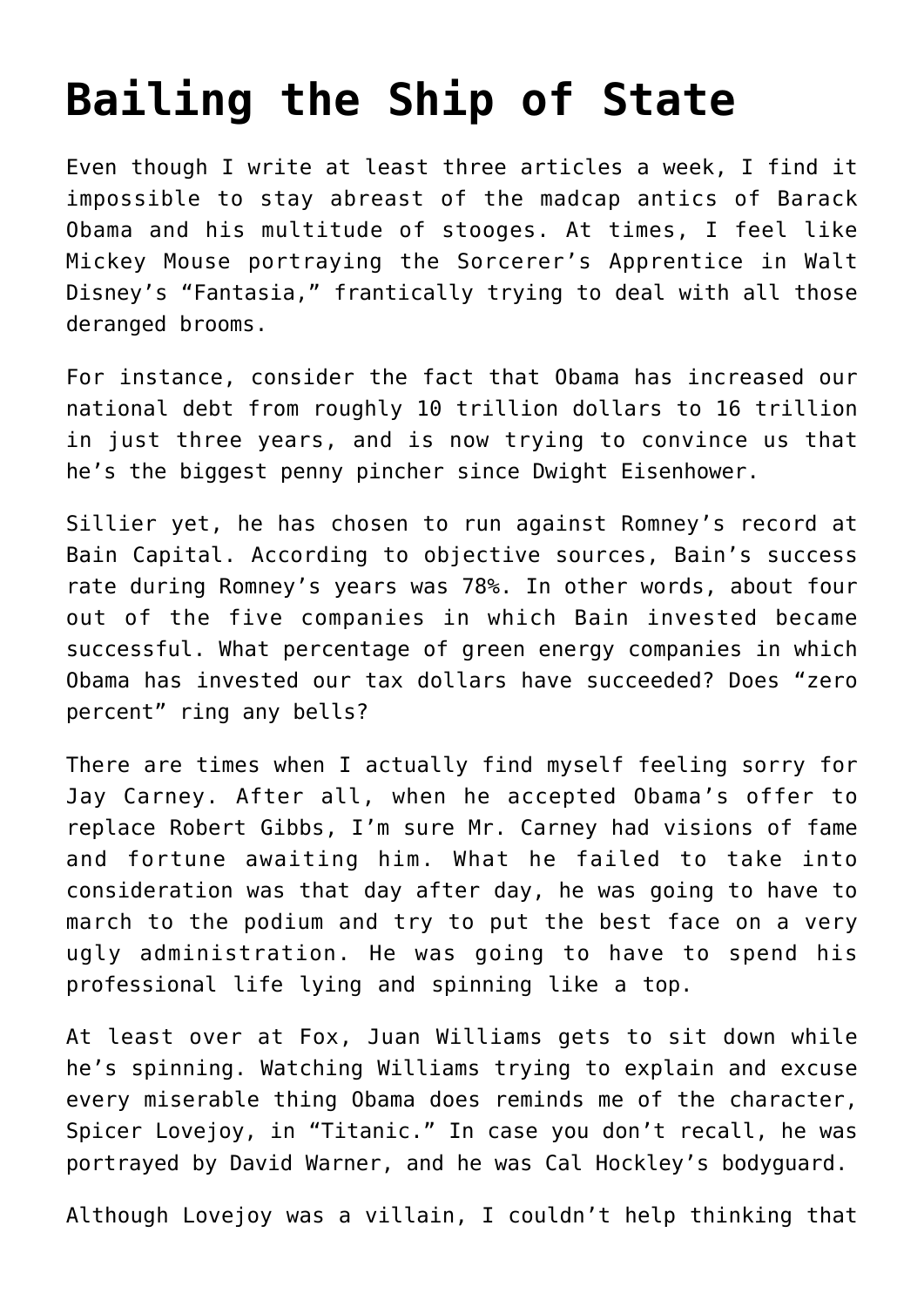nobody could ever have a more loyal and dedicated employee. Even after the ship hit the iceberg and was starting to keel over, Lovejoy was still earning his salary, even as his knees were getting soaked.

That's the kind of dedication I see in Juan Williams. Even Lovejoy didn't carry as much water as Williams does. No matter how dumb he sounds, no matter that Steve Hayes, Bret Baier and Charles Krauthammer, are all staring at him as if he's begun speaking in tongues, nothing can dissuade Mr. Williams from defending his guy. Sometimes, I find myself wondering if Obama sits in the Oval Office, dreaming up nonsense just to see if Williams will back him up.

Although I delight in ridiculing the Left, I'm afraid there are times when I have to take conservatives out behind the woodshed. For instance, when did you all decide that it was necessary to pretend that your kids were all scholars whose huge brains would atrophy if you didn't send them off to college, where nutty professors could shovel left-wing crapola into their craniums? And just how did you figure that their lives would be enriched by majoring in studies devoted to black, Hispanic, lesbian and Communist, propaganda?

Furthermore, the fact that your offspring are so susceptible to these lies proves that you haven't bothered explaining to them what makes America exceptional. You wouldn't fail to inoculate them against mumps and measles, but you cavalierly leave them free to catch the left-wing virus that floats around just about every schoolhouse in the nation.

Even in nursery school, members of the despicable teachers unions have them chanting "Barack Obama, mmm mmm mmm" and you're just fine with it. Is it any wonder that later on, when they're told that they should admire psychopaths like Che Guevara, Mao Tse-tung and Fidel Castro, while despising Washington, Jefferson and Adams, they swallow the bilge as historical fact?